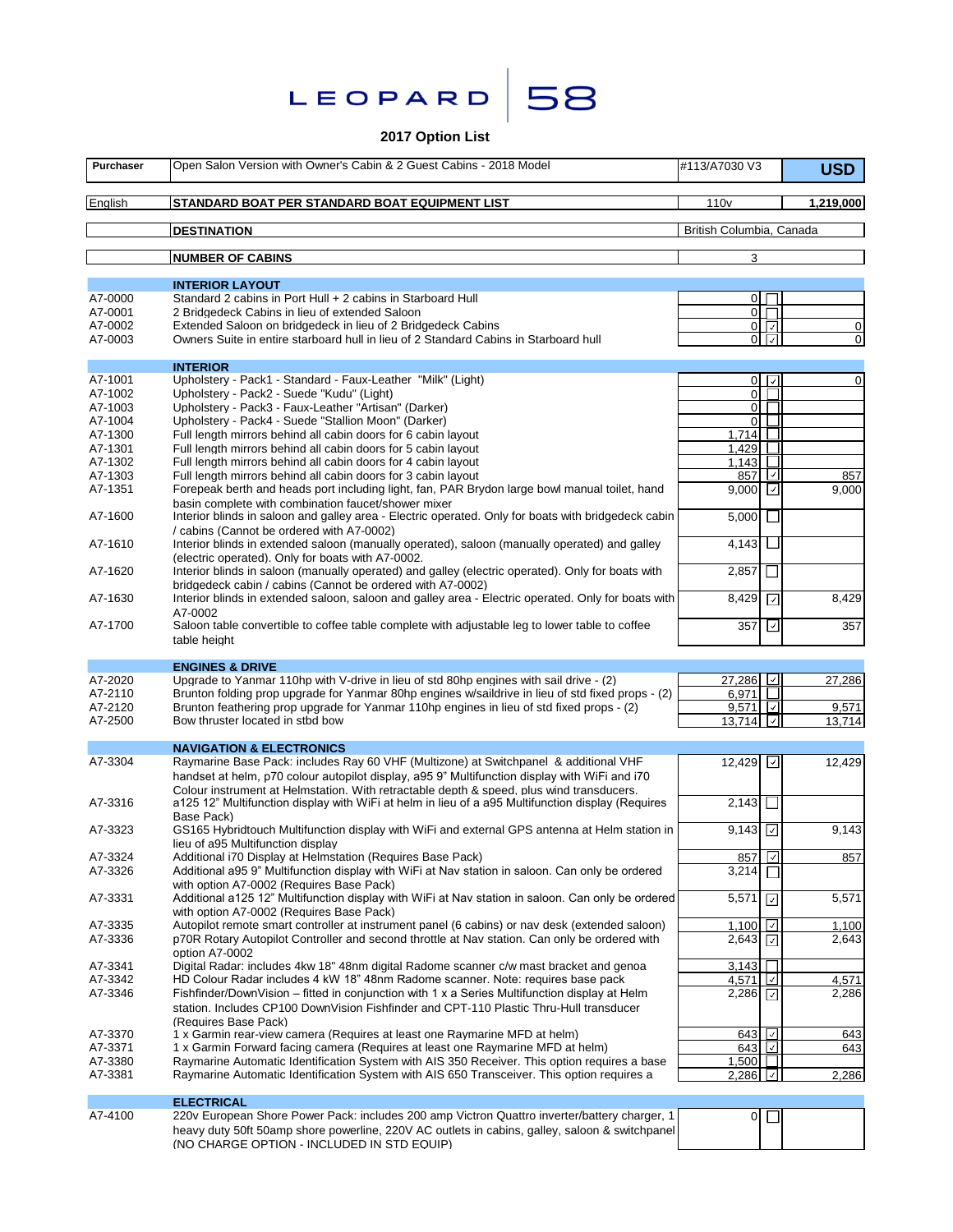| A7-4110            | 220v US Shore Power Pack: includes 200 amp Victron Quattro inverter/battery charger, 1 heavy<br>duty 50ft 50amp shore powerline, 110V AC outlets in cabins, galley, saloon & switchpanel (NO |                                             | 0 <sub>2</sub> | $\overline{0}$ |
|--------------------|----------------------------------------------------------------------------------------------------------------------------------------------------------------------------------------------|---------------------------------------------|----------------|----------------|
|                    | CHARGE OPTION - INCLUDED IN STD EQUIP)                                                                                                                                                       |                                             |                |                |
| A7-4120            | Additional heavy duty 50ft 50amp shore powerline and Y adaptor to provide boat with 100amp                                                                                                   | 10,000                                      |                | 10,000         |
| A7-4200            | shore power supply. Can only be taken with option A7-4100 or A7-4110<br>3 x Shaver outlets in boats with 3 heads, 110v with GFI protection - Only avaliable for boats with                   | 716                                         |                |                |
|                    | 110 v systems (A7-4110) & boats including (A7-0002+A7-0003)                                                                                                                                  |                                             |                |                |
| A7-4201            | 4 x Shaver outlets in boats with 4 heads, 110V with GFI protection – Only for boats with 110V                                                                                                | 956                                         |                |                |
|                    | systems (A7-4110) & boats including A7-0002 only                                                                                                                                             |                                             |                |                |
| A7-4202            | 5 x Shaver outlets in boats with 5 heads, 110V with GFI protection – Only for boats with 110V                                                                                                | 1,193                                       |                |                |
|                    | systems (A7-4110) & boats including A7-0003 only                                                                                                                                             |                                             |                |                |
| A7-4203            | 6 x Shaver outlets in boats with 6 heads, 110v with GFI protection - Only avaliable for boats with<br>110 vsystems (A7-4110) & boats with standard 6 cabin layout.                           | 1,431                                       |                |                |
| A7-4210            | 3 x Shaver outlets in boats with 3 heads, combination 220v/110v with transformer current                                                                                                     | 896 7                                       |                | 896            |
|                    | protection - Only for boats with 220v systems (A7-4100) & boats including (A7-0002+A7-0003)                                                                                                  |                                             |                |                |
| A7-4211            | 4 x Shaver outlets in boats with 4 heads, 220V/110V with GFI protection - Only for boats with                                                                                                | 1,183                                       |                |                |
|                    | 220V systems (A7-4100) & boats including A7-0002 only                                                                                                                                        |                                             |                |                |
| A7-4212            | 5 x Shaver outlets in boats with 5 heads, 220V/110V with GFI protection – Only for boats with                                                                                                | 1,464                                       |                |                |
|                    | 220V systems (A7-4100) & boats including A7-0003 only                                                                                                                                        |                                             |                |                |
| A7-4213            | 6 x Shaver outlets in boats with 6 heads, combination 220v/110v with transformer current<br>protection - Only for boats with 220v systems (A7-4100) & boats with standard 6 cabin layout.    | 1,740                                       |                |                |
| A7-4500            | Upgrade std Lead Acid house & engine batteries to AGM batteries                                                                                                                              | $2,000$ $\vert \vee \vert$                  |                | 2,000          |
| A7-4510            | Two additional AGM house batteries (210 Ahr each)                                                                                                                                            | 1.657                                       |                | 1.657          |
| A7-4550            | Link engine starter batteries to house batteries. Operated from push button at helm.                                                                                                         | 186                                         |                |                |
| A7-4610            | Cabin fans including integrated galley fan - Only for boats with 6 cabins                                                                                                                    | 1.286                                       |                |                |
| A7-4620            | Cabin fans including integrated galley fan – Only for boats with 5 cabins                                                                                                                    | 1,143                                       |                |                |
| A7-4630            | Cabin fans including integrated galley fan - Only for boats with 3 & 4 cabins                                                                                                                | 1,000                                       |                | 1,000          |
| A7-4900            | Windlass "up" footswitch                                                                                                                                                                     | 207                                         |                |                |
| A7-5200            | Genset - Northern Lights 20kW - Fuel supplied by aft port tank, fuel transfer ability from stb to                                                                                            | 35,000 $\boxed{\sqrt{ }}$                   |                | 35,000         |
| A7-5215            | port tank<br>Provision for genset (includes fuel supply, exhaust system with through hull fittings and cooling                                                                               |                                             |                |                |
|                    | water system, but excludes genset unit, wiring, battery and genset control panel). Only for boats                                                                                            | 5,857                                       |                |                |
|                    | with shore power pack.                                                                                                                                                                       |                                             |                |                |
| A7-5250            | Airconditioning System – Webasto Chiller System: 81 000 BTU Total – 7 Controllers (6 cabins)                                                                                                 | 53,143                                      |                |                |
| A7-5251            | Airconditioning System - Webasto Chiller System: 81 000 BTU Total - 6 Controllers (5 cabins).                                                                                                | 51,564                                      |                |                |
|                    | Only for boats including A7-0003 only                                                                                                                                                        |                                             |                |                |
| A7-5252            | Airconditioning System - Webasto Chiller System: 81 000 BTU Total - 5 Controllers (4 cabins).                                                                                                | $50,000$                                    |                |                |
|                    | Only for boats including A7-0002 only                                                                                                                                                        |                                             |                |                |
| A7-5253            | Airconditioning System - Webasto Chiller System: 81 000 BTU Total - 4 Controllers (3 cabins).                                                                                                | $49,143$ $\vert \cdot \vert$                |                | 49,143         |
| A7-5260            | Only for boats including (A7-0002 + A7-003) only<br>Provision for Air-conditioning System (Chiller System: 81 000 BTU Total - 8 units, 7 zones).                                             | 12,714                                      |                |                |
|                    | Includes ducting, air vents and cooling water piping with through hull fittings, but excludes aircon                                                                                         |                                             |                |                |
|                    | units. controllers and chiller unit.                                                                                                                                                         |                                             |                |                |
| A7-5261            | Provision for Air-conditioning System (Chiller System: 81 000 BTU Total – 8 units, 6 zones).                                                                                                 | 12,714                                      |                |                |
|                    | Includes ducting, air vents and cooling water piping with through hull fittings, but excludes aircon                                                                                         |                                             |                |                |
|                    | units, controllers and chiller unit.                                                                                                                                                         |                                             |                |                |
| A7-5262            | Provision for Air-conditioning System (Chiller System: 81 000 BTU Total - 8 units, 5 zones).                                                                                                 | 12.714                                      |                |                |
|                    | Includes ducting, air vents and cooling water piping with through hull fittings, but excludes aircon                                                                                         |                                             |                |                |
| A7-5263            | units. controllers and chiller unit.<br>Provision for Air-conditioning System (Chiller System: 81 000 BTU Total – 8 units, 4 zones).                                                         | 12,714                                      |                |                |
|                    | Includes ducting, air vents and cooling water piping with through hull fittings, but excludes aircon                                                                                         |                                             |                |                |
|                    | units. controllers and chiller unit.                                                                                                                                                         |                                             |                |                |
| A7-5400            | Winches: Electric sheet winches - (2) (in lieu of std manual winches)                                                                                                                        | $7,614$ $\Box$                              |                | 7,614          |
| A7-5450            | Electric Furling System (Genoa Only)                                                                                                                                                         | 11,357                                      |                | 11,357         |
| A7-5601            | 24" LCD TV/DVD combo in stbd aft cabin - Dual 110v/220v                                                                                                                                      | 1,300 $\vert \underline{\mathcal{L}} \vert$ |                | 1,300          |
| A7-5602            |                                                                                                                                                                                              |                                             |                |                |
| A7-5603            | 24" LCD TV/DVD combo in stbd fwd cabin - Dual 110v/220v                                                                                                                                      | 1,300                                       |                |                |
|                    | 24" LCD TV/DVD combo in port aft cabin - Dual 110v/220v                                                                                                                                      | 1,300 $\boxed{\circ}$                       |                | 1,300          |
| A7-5604            | 24" LCD TV/DVD combo in port fwd cabin- Dual 110v/220v                                                                                                                                       | 1,300                                       |                |                |
| A7-5605            | 24" LCD TV/DVD combo in port bridgedeck cabin - Dual 110v/220v                                                                                                                               | 1,300                                       |                |                |
| A7-5606            | 24" LCD TV/DVD combo in stbd bridgedeck cabin - Dual 110v/220v                                                                                                                               | 1,300                                       |                |                |
| A7-5607<br>A7-5608 | 24" LCD TV/DVD combo in bridgedeck stateroom - Dual 110v/220v<br>24" LCD TV/DVD combo in stbd hull owners suite study - Dual 110v/220v                                                       | 1,300<br>1,300                              |                |                |
| A7-5609            | 46" flat screen TV with Bose 5.1 home entertainment system in saloon (comes with remote                                                                                                      | $8,071$ $\vert \underline{\smile} \vert$    |                | 8,071          |
|                    | control + iPod dock), plus Bose personal music centre                                                                                                                                        |                                             |                |                |
| A7-5615            | Motorised TV lift in saloon - not applicable to 6-cabin boats (can only be ordered with A7-0002                                                                                              | 1,864 $\Box$                                |                | 1,864          |
|                    | and A7-5609)                                                                                                                                                                                 |                                             |                |                |
| A7-5620            | Additional amplifier with locally-controlled marine speakers in fwd cockpit (2), aft cockpit (2) and                                                                                         | 2,714                                       |                | 2,714          |
|                    | at flybridge (2) (can only be ordered with A7-5609)                                                                                                                                          |                                             |                |                |
| A7-5625<br>A7-5630 | Apple TV & Router upgrade in saloon (can only be ordered with A7-5609)                                                                                                                       | 564                                         |                | 564<br>886     |
| A7-5700            | BluRay player in saloon (can only be ordered with A7-5609)<br>Solar panels 100w each fitted to hard top - (2)                                                                                | 886 $\boxed{\triangle}$<br>3.429            | $\mathbb{R}$   |                |
| A7-5710            | Solar panels 100w each fitted to hard top - (4)                                                                                                                                              | 6,714                                       | $\Box$         |                |
| A7-5720            | Solar panels 100w each fitted to hard top - (8)                                                                                                                                              | 11,286                                      |                | 11,286         |
| A7-57MM            | Microwave oven 110V                                                                                                                                                                          | $1,429$ $\boxed{\cup}$                      |                | 1,429          |
| A7-5800            | Underwater Lights - 2 x Blue mounted in stern                                                                                                                                                | 3,571 $\boxed{1}$                           |                | 3,571          |
|                    |                                                                                                                                                                                              |                                             |                |                |
| A7-6151            | <b>PLUMBING</b><br>3 x Electric flushing toilets in boats with 3 heads: Jabsco quiet flush (seawater option) in lieu of                                                                      | 2,597   네                                   |                | 2,597          |

 $3,451$ 

A7-6152 4 x Electric flushing toilets in boats with 4 heads: Jabsco quiet flush (seawater) in lieu of standard toilet – Only available for boats including A7-0002 only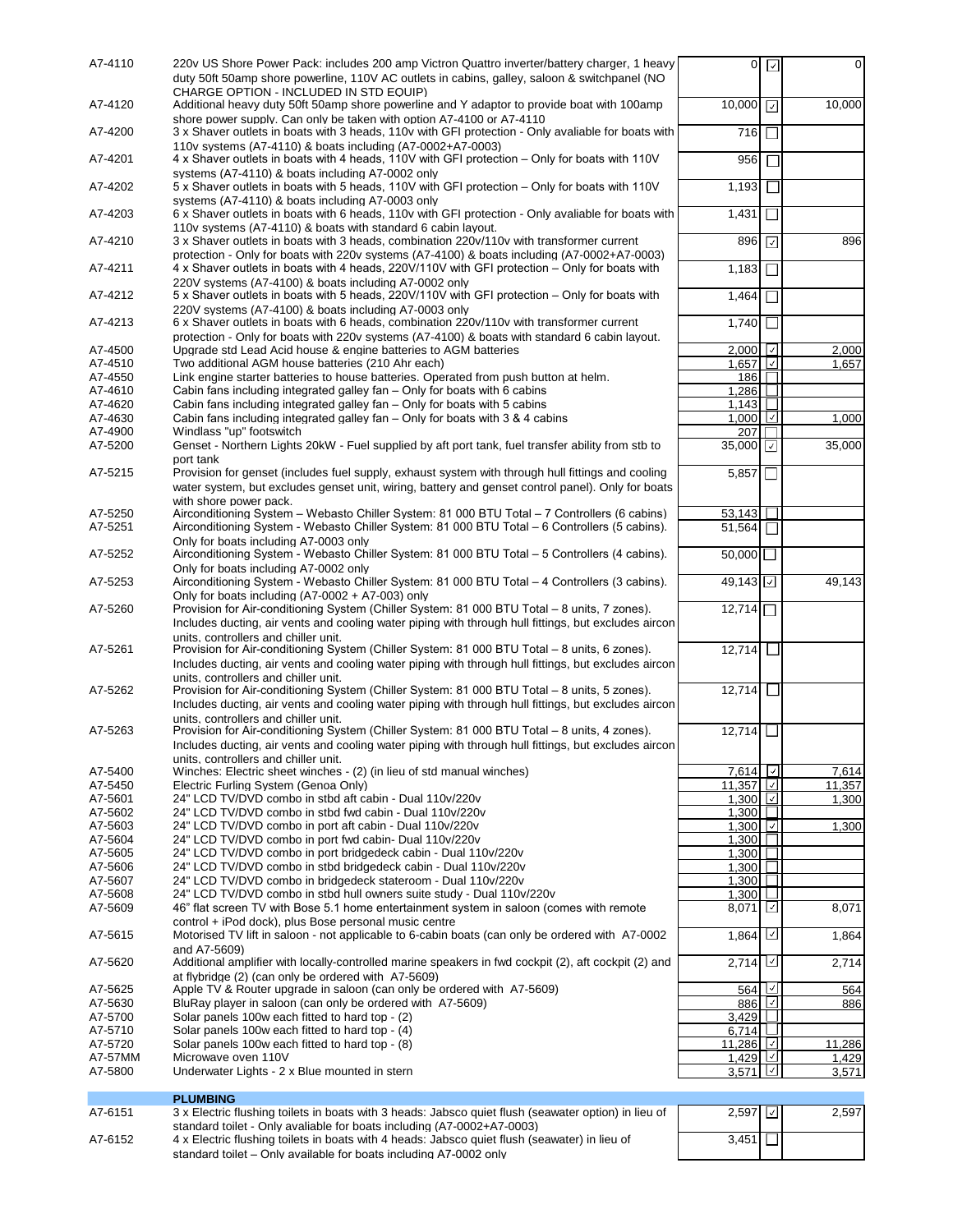| A7-6153            | 5 x Electric flushing toilets in boats with 5 heads: Jabsco quiet flush (seawater) in lieu of                                                                                                   | 4,299                                  |                |                |
|--------------------|-------------------------------------------------------------------------------------------------------------------------------------------------------------------------------------------------|----------------------------------------|----------------|----------------|
| A7-6154            | standard toilet – Only available for boats including A7-0003 only<br>6 x Electric flushing toilets in boats with 6 heads: Jabsco quiet flush (seawater option) in lieu of                       | 5,126                                  |                |                |
| A7-6200            | standard toilet - Only available for boats with standard 6 cabin layout.<br>Combination mixer shower faucet in galley in lieu of std faucet                                                     | 110                                    |                | 110            |
| A7-6500            | Watermaker: Spectra Newport 400 (12 volt), 63 ltr/17 USgal per hr; incl MPC-3000 controller<br>system                                                                                           | 21,571                                 |                |                |
| A7-6510            | Watermaker: Spectra Newport 400 (12 volt), 63 ltr/17 USgal per hr; incl MPC-3000 controller<br>system plus optional Z-Brane electronic water treatment system                                   | 23,777                                 | ⊡              | 23,777         |
| A7-6570            | Watermaker: Sea Recovery 142 ltr/38 Usgal per hr                                                                                                                                                | 23,500                                 |                |                |
| A7-6605            | Washer & dryer (110V) installed in owners suite - Only available for boats with 110v systems                                                                                                    | $2,856$                                |                |                |
| A7-6607            | (A7-4110) & A7-0003<br>Washer & dryer(110V) installed in stbd corridor – Only available for boats with 110V systems                                                                             | 2,856                                  |                |                |
|                    | (A7-4110). Cannot be ordered with option A7-7771                                                                                                                                                |                                        |                |                |
| A7-6608            | Washer & dryer(220V) installed in stbd corridor - Only available for boats with 220V systems<br>(A7-4100). Cannot be ordered with option A7-7771                                                | 2,856                                  |                |                |
| A7-6610            | Washer & dryer (220V) installed in owners suite - Only available for boats with 220v systems                                                                                                    | 2,856                                  |                | 2,856          |
| A7-6700            | (A7-4100) & A7-0003<br>Dishwasher in galley - 110v                                                                                                                                              | 2,143                                  |                |                |
| A7-6710            | Dishwasher in galley - 220v                                                                                                                                                                     | $2,857$ $\Box$                         |                |                |
| A7-6800            | Deck wash fitting & pump - dual fresh/salt water system                                                                                                                                         | 866                                    |                | 866            |
| A7-6850            | Stern shower: Hot/cold water in lieu of cold only                                                                                                                                               | 263                                    | ∣√∣            | 263            |
|                    |                                                                                                                                                                                                 |                                        |                |                |
|                    | <b>HEATING, REFRIGERATION &amp; GAS</b><br>Refrigerator in aft cockpit 12v (not to be ordered with option A7-7751 or A7-7754)                                                                   |                                        |                |                |
| A7-7710<br>A7-7711 | Refrigerator in wetbar 12v                                                                                                                                                                      | $1.929$ $\neg$<br>2.176                |                | 1,929<br>2,176 |
| A7-7720            | Basic wetbar with Corian top and sink c/w hot & cold water faucet                                                                                                                               | 4,786                                  |                | 4,786          |
| A7-7730            | Add Grill to flybridge wetbar                                                                                                                                                                   | $2,571$ $\boxed{\vee}$                 |                | 2,571          |
| A7-7740            | Drinks Cooler in-lieu of storage locker in extended Saloon. Can only be ordered with option A7-                                                                                                 | $4,357$ $\boxed{\cup}$                 |                | 4,357          |
|                    | 0002. Only for boats with 110v systems (A7-4110)                                                                                                                                                |                                        |                |                |
| A7-7741            | Drinks Cooler in-lieu of storage locker in extended Saloon. Can only be ordered with option A7-                                                                                                 | $4,071$                                |                |                |
|                    | 0002. Only for boats with 220y systems (A7-4100)                                                                                                                                                |                                        |                |                |
| A7-7751            | Icemaker installed in aft cockpit (not to be ordered with A7-7710 or A7-7754)                                                                                                                   | 2,714<br>2,714                         |                |                |
| A7-7753<br>A7-7754 | Icemaker installed in wetbar (not to be ordered with A7-7755)<br>Icemaker installed in aft cockpit 12v (not to be ordered with A7-7710 or A7-7751)                                              | 1,714                                  |                | 2,714          |
| A7-7755            | Icemaker installed in wetbar 12v (not to be ordered with A7-7753)                                                                                                                               | 1.714                                  |                | 1,714          |
| A7-7770            | Drawer Freezer 12v in Port Corridor in-lieu of locker                                                                                                                                           | $2,167$ $\sqrt{2}$                     |                | 2,167          |
| A7-7771            | Drawer freezer 12V in Stbd Corridor in lieu of locker. Cannot be ordered with option A7-6607 or                                                                                                 | 2,167                                  |                |                |
|                    | A7-6608                                                                                                                                                                                         |                                        |                |                |
|                    |                                                                                                                                                                                                 |                                        |                |                |
|                    | <b>DECK &amp; HULL</b>                                                                                                                                                                          |                                        |                |                |
| A7-8001<br>A7-8002 | Exterior Pack 1 - "Grey" (Charcoal Grey + Black Antifouling)<br>Exterior Pack 2 - "Blue" (Captain's Navy Blue + Blue Antifouling)                                                               | $\Omega$                               | 0 <sup>1</sup> | $\mathbf 0$    |
| A7-8100            | Flybridge enclosure front and sides only with aft sunshade curtain.                                                                                                                             | 9,857                                  |                |                |
| A7-8120            | Aft cockpit side & back shade curtains only - as per exterior pack choice                                                                                                                       | 2,393                                  |                | 2,393          |
| A7-8150            | Coach roof side window removable shade covers                                                                                                                                                   | 1,233                                  |                | 1,233          |
| A7-8305            | Fwd Cockpit Cushions.                                                                                                                                                                           |                                        |                |                |
|                    |                                                                                                                                                                                                 | 929                                    | l√l            | 929            |
| A7-8400            | S/S dive bottle rack in aft cockpit - holds 8 bottles                                                                                                                                           | 1.529 $\Box$                           |                |                |
| A7-8500            | Leather covered steering wheel                                                                                                                                                                  | 343   기                                |                | 343            |
| A7-8600            | Custom S/S davit system with tackle c/w electric winch.                                                                                                                                         | 6,000                                  |                |                |
| A7-8620            | Dinghy/swim platform with hydraulic lowering system                                                                                                                                             | 48.571 $\boxed{7}$                     |                | 48.571         |
| A7-8700            | Additional swim ladder installed on starboard hull                                                                                                                                              | 500 <sub>l</sub>                       |                |                |
|                    |                                                                                                                                                                                                 |                                        |                |                |
|                    | <b>SAILS &amp; RIGGING</b>                                                                                                                                                                      |                                        |                |                |
| A7-9100<br>A7-9300 | Asymetric spinnaker running rigging<br>Asymetric spinnaker - as per exterior pack choice                                                                                                        | 1,233 $\Box$                           |                | 1,233<br>7,873 |
| A7-9400            | Boom Cover (stackpack) - as per exterior pack choice                                                                                                                                            | 7,873 $\boxed{\triangledown}$<br>2,500 |                |                |
| A7-9500            | Bowsprit c/w furler and Gennaker                                                                                                                                                                | 12,143                                 |                | 12,143         |
| A7-9700            | Square Top mainsail in lieu of std main                                                                                                                                                         | <u>1,153 <math>\Box</math></u>         |                |                |
| A7-9800            | In boom electric furler with carbon boom, hydraulic vang and North furling main sail in lieu of                                                                                                 | 184,286                                |                | 184,286        |
|                    |                                                                                                                                                                                                 |                                        |                |                |
|                    | <b>GENERAL EQUIPMENT</b>                                                                                                                                                                        |                                        |                |                |
| A7-9901<br>A7-9905 | 88lb (40kg) Delta anchor c/w 165ft (50m) chain<br>88lb (40kg) Stainless steel DTX anchor c/w 165ft (50m) galvanised chain                                                                       | 1,786                                  |                | 2,786          |
| A7-9911            | 44lb (20kg) Britany anchor c/w 26ft (8m) chain & 200ft (61m) warp (secondary anchor)                                                                                                            | 2,786<br>1,146                         |                | 1,146          |
| A7-9914            | 230ft (70m) anchor chain in lieu of 165ft (50m) chain                                                                                                                                           | 417                                    |                |                |
| A7-9915            | 330ft (100m) anchor chain in lieu of 165ft (50m) chain                                                                                                                                          | 956 [기                                 |                | 956            |
| A7-9918            | Anchor bridle, shackles and hook                                                                                                                                                                | 427 2                                  |                | 427            |
| A7-9920            | Fenders (8 off), moorings lines (4 off 16mm x 15m), spring lines (2 off 16mm x 20m)                                                                                                             | 863                                    | ⊻              | 863            |
|                    |                                                                                                                                                                                                 |                                        |                |                |
|                    | <b>COMMISSIONING</b>                                                                                                                                                                            |                                        |                |                |
| A7-9950            | Transport, documentation and commissioning package: includes anti-fouling paint, transport to<br>Cape Town harbor, launching & stepping of mast, installation of sails & rigging, commissioning | 24,506 7                               |                | 24,506         |
|                    | of equipment & sea trials. 3 davs marina fees at RCYC & CE certificate                                                                                                                          |                                        |                |                |
| A7-AUS             | Australian Spec - 220V. Electric toilets option for all heads must be taken (A7-6151, A7-6152,                                                                                                  | $4,214$ $\Box$                         |                |                |
|                    | A7-6153 or A7-6154), 330' anchor chain option (A7-9915) must also be taken with this option.                                                                                                    |                                        |                |                |
|                    | USCG Safety Package including 2 x 8 man life rafts, U-bolts and tie downs                                                                                                                       | $6,590$ 네                              |                | 6,590          |
|                    | CE Safety Package including 2 x 8 man life rafts, U-bolts and tie downs                                                                                                                         | 7,376                                  |                |                |
|                    | Cape Town hand-over including full detailing, full fuel tanks, and (3) days of dockage in V&A                                                                                                   | 5,413                                  |                |                |
|                    | Water Delivery *<br>Post delivery commissioning                                                                                                                                                 | 53,333<br>$10,633$ $\vee$              |                | 10,633         |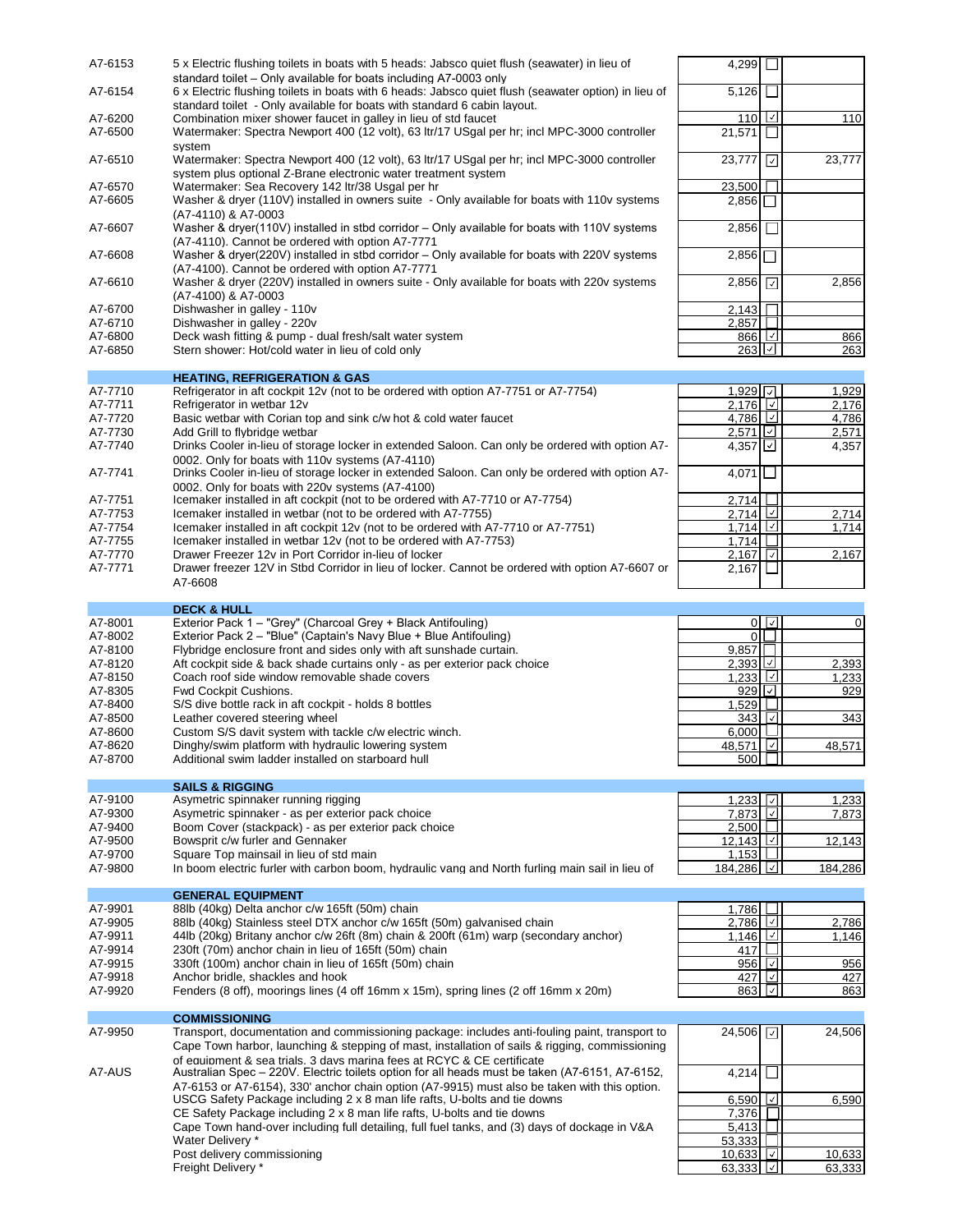|                                      | <b>USD</b> |
|--------------------------------------|------------|
|                                      |            |
| <b>Total Options</b>                 | 686.164    |
|                                      |            |
| <b>Total Purchase Price (ex-tax)</b> |            |
|                                      |            |

| Purchaser | Date |
|-----------|------|
|           |      |
| Purchaser | Date |
|           |      |
| Dealer    | Date |

*\*In-water delivery requires electronics and safety equipment (including life-raft) - Freight is an estimation only and can be a combination of freighter + water delivery Prices, standard equipment and options are subject to change without notice - All Sales are subject to signed Purchase & Sales Agreement and Deposit Any modification to the Option List is to be mutually agreed in writing and may result in additional fees*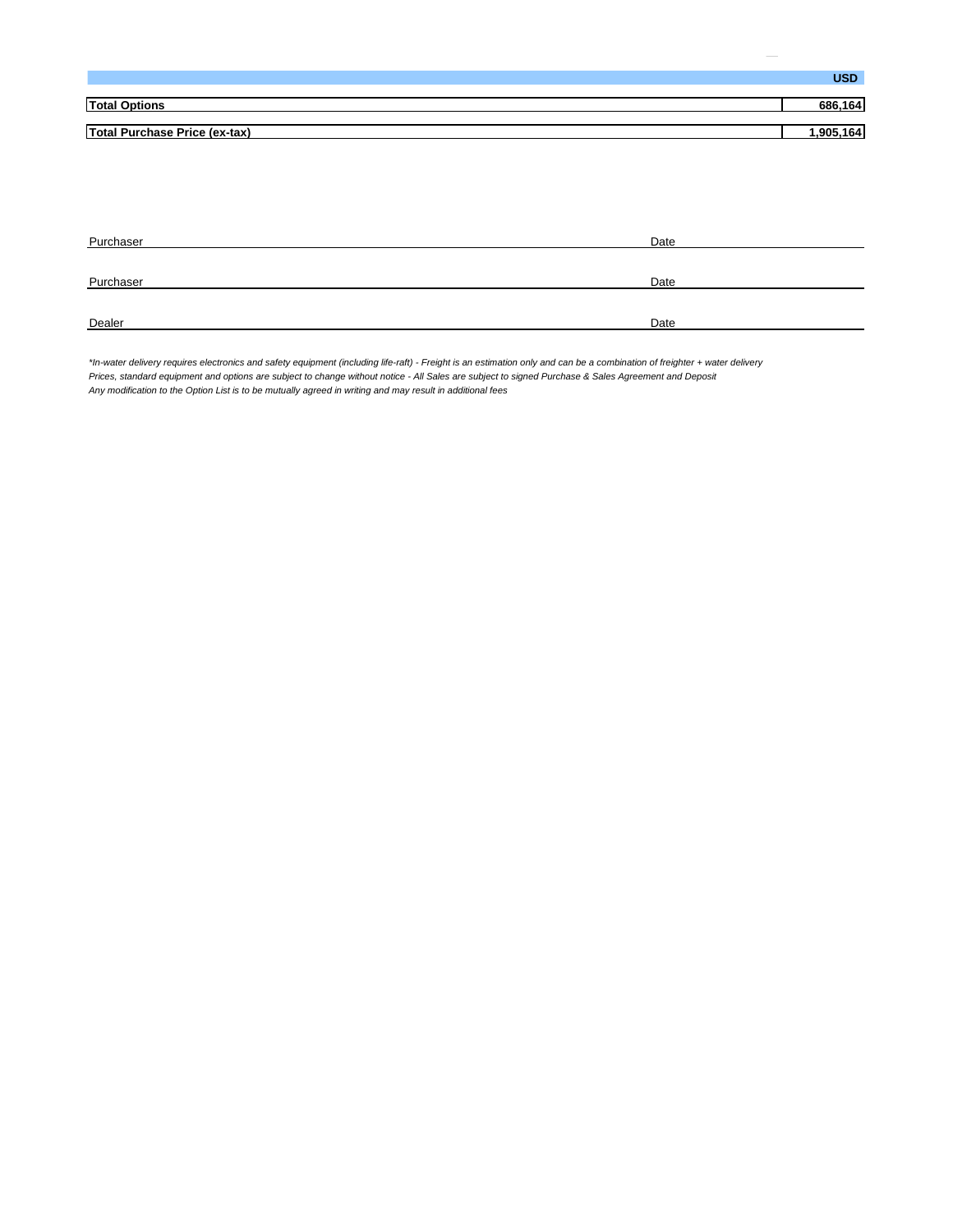

# **STANDARD BOAT EQUIPEMENT LIST**

#### **SALOON - STANDARD**

Laminate finishes with solid wood trims Saloon table - convertible to smaller table 12-seat settee with stowage under cushions Wear resistant laminate flooring LED overhead lighting Light & ventilation through windows & portlights in overhead gallery 2 x Escape Hatches under stairways to hulls Stowage lockers behind settee Stowage lockers under floorboards 1 set Wineracks

### **SALOON - EXTENDED VERSION - OPTION A7-0002**

Laminate finishes with solid wood trims Saloon table - convertible to smaller table 12-seat settee with stowage under cushions Wear resistant laminate flooring LED overhead lighting Light & ventilation through windows & portlights in overhead gallery 2 x Escape Hatches under stairways to hulls Stowage lockers behind settee Stowage lockers under floorboards 1 set Wineracks L-shaped settee with stowage underneath Movable settee extension Television unit Fixed coffee table Doorway access to forward cockpit Navigation desk with chart table surface and instrument panel Loose Ottoman stool Drinks locker Shelf Locker

### **BRIDGEDECK STATEROOM CABIN - OPTION A7-0001**

Laminate finishes with solid wood trims Double berth: - Bunk (1.54m x 2.01m or 5'1" x 6'7") Fitted headboard Under-bunk drawers Bedside table Bedside shelf (outboard) LED overhead lighting LED reading lamps Large windows with pleated blinds Doorway access to forward cockpit

#### **BRIDGEDECK STATEROOM STUDY - OPTION A7-0001**

Laminate finishes with solid wood trims Wear resistant laminate flooring Navigation desk with chart table surface and instument panel Loose Ottoman stool Hanging locker Storage locker with shelving Bookshelf LED overhead lighting Doorway access to forward cockpit

### **GUEST CABINS x 2 (BRIDGEDECK) - STANDARD**

Double sliding door opens cabin to saloon area Laminate finishes with solid wood trims Double berth (1.52m x 2.05m or 5'0" x 6'8") convertible to narrower width by 0.2m or 8" Bedside shelf (outboard) Hanging locker Storage locker with shelving LED overhead lighting LED reading lamps Overhead roller blinds for privacy Large side and forward facing windows with pleated blinds Doorway access to forward cockpit

#### **GALLEY - STANDARD**

Corian galley worktop surfaces Double s/s sink Single lever mixer faucet with pull-out sprayer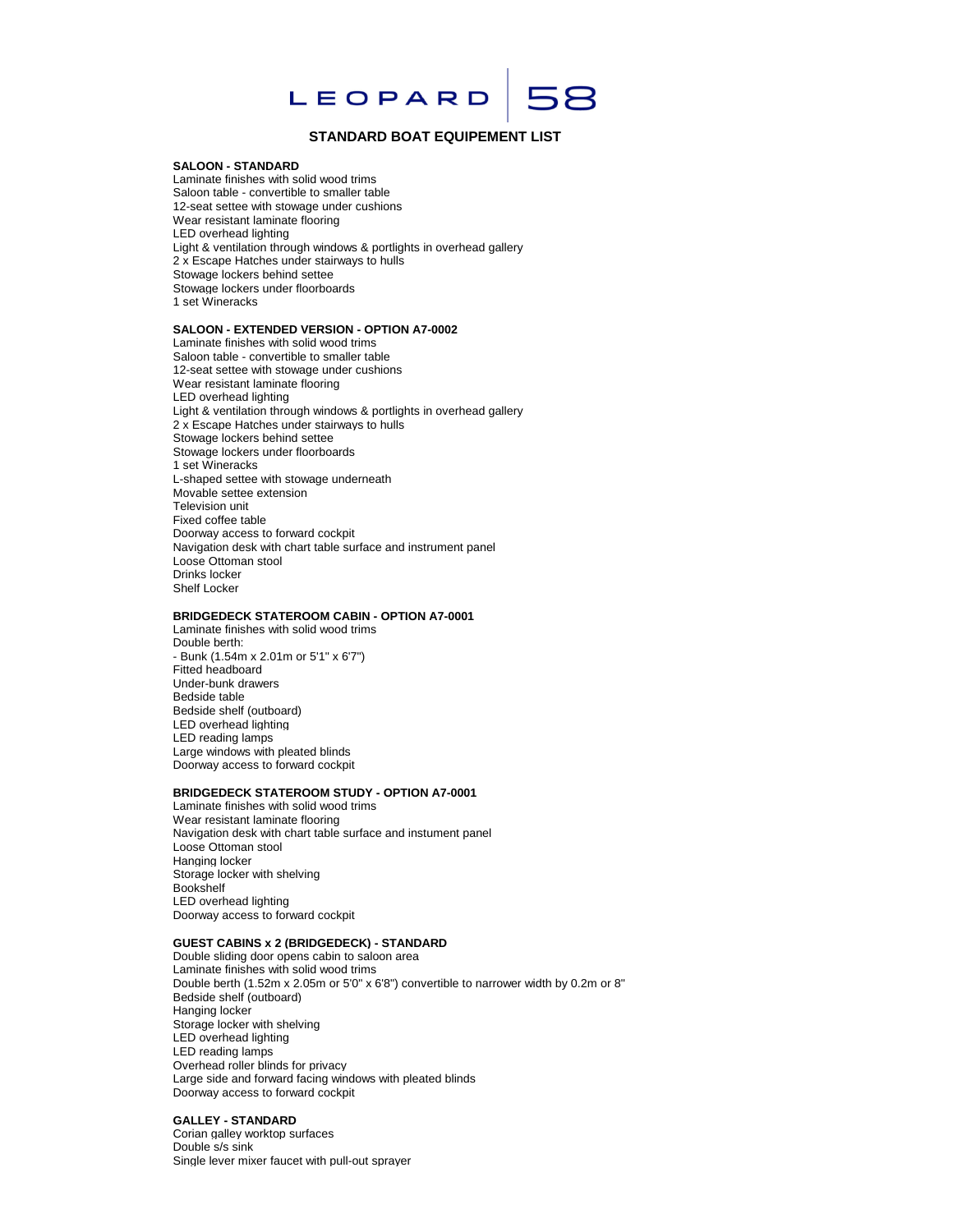Dish and cutlery drying recess with drainage Cover for drying recess Vitrifrigo front-opening fridge/2-drawer freezer Fridge - 157ltr/5.55cubic ft; Freezer - 144ltr/5 ft<sup>3</sup> Smeg 60cm gas oven SC341GX-8 Smeg 5-burner gas hob P75 Gas solenoid shut-off valve with control at switch panel & warning light at cooker Gas cylinder regulator in dedicated cockpit LPG locker Separate garbage bin locker with side and top access Stowage space in shelf & drawer lockers Bar counter with Corian surface Overhead lockers for crockery stowage Drinks cabinet Switch panels housed behind tinted hinged doors Side board locker for linen/crockery/cutlery stowage

### **OWNERS CABIN (HULL STBD AFT) - STANDARD**

Laminate finishes with solid wood trims Double berth: - Aft Stbd Bunk (1.54m x 2.01m or 5'1" x 6'7") Fitted headboard Under-bunk lockers Hanging locker Storage locker with shelving Dressing table c/w drawer locker, mirror and ottoman Bedside tables LED overhead lighting LED reading lamps Overhead roller blinds for privacy Large open shelves Drawers under bunk Large hull window incorporating portlight and pleated blind

# **OWNERS SUITE (STBD HULL) - OPTION A7-0003**

Laminate finishes with solid wood trims Double berth: - Aft Stbd Bunk (1.54m x 2.01m or 5'1" x 6'7") Fitted headboard Under-bunk lockers Hanging locker Storage locker with shelving Bedside tables LED overhead lighting LED reading lamps Overhead roller blinds for privacy Large open shelves Drawers under bunk Large hull window incorporating portlight and pleated blind Settee c/w stowage spcae under cushions Sliding entrance door with lock Desk with drawers under Loose Ottoman stool Bookshelf with oddment stowage Overhead locker above desk Dressing table c/w drawer locker and mirror Large storage locker

#### **GUEST CABINS x 2 (HULLS FWD) - STANDARD**

Laminate finishes with solid wood trims Double berths: - Forward Port Bunk (1.47m x 2.01m or 4'10" x 6'7") - Forward Stbd Bunk (1.54m x 2.01m or 5'1" x 6'7") Under-bunk lockers (port only) Hanging locker Storage locker with shelving LED overhead lighting LED reading lamps Overhead roller blinds for privacy Large open shelves Drawers under bunk (port only) Sliding shelf locker under bunk (stbd only) Large hull window incorporating portlight and pleated blind

# **SKIPPER CABIN (HULL PORT AFT) - STANDARD**

Laminate finishes with solid wood trims Double berth: - Aft Port Bunk (1.4m 2.0m or 4'7" x 6'7") Single Removable berth: - Single Bunk (0.7m x 1.98m or 2'4" x 6'5") LED overhead lighting LED reading lamps Inboard shelving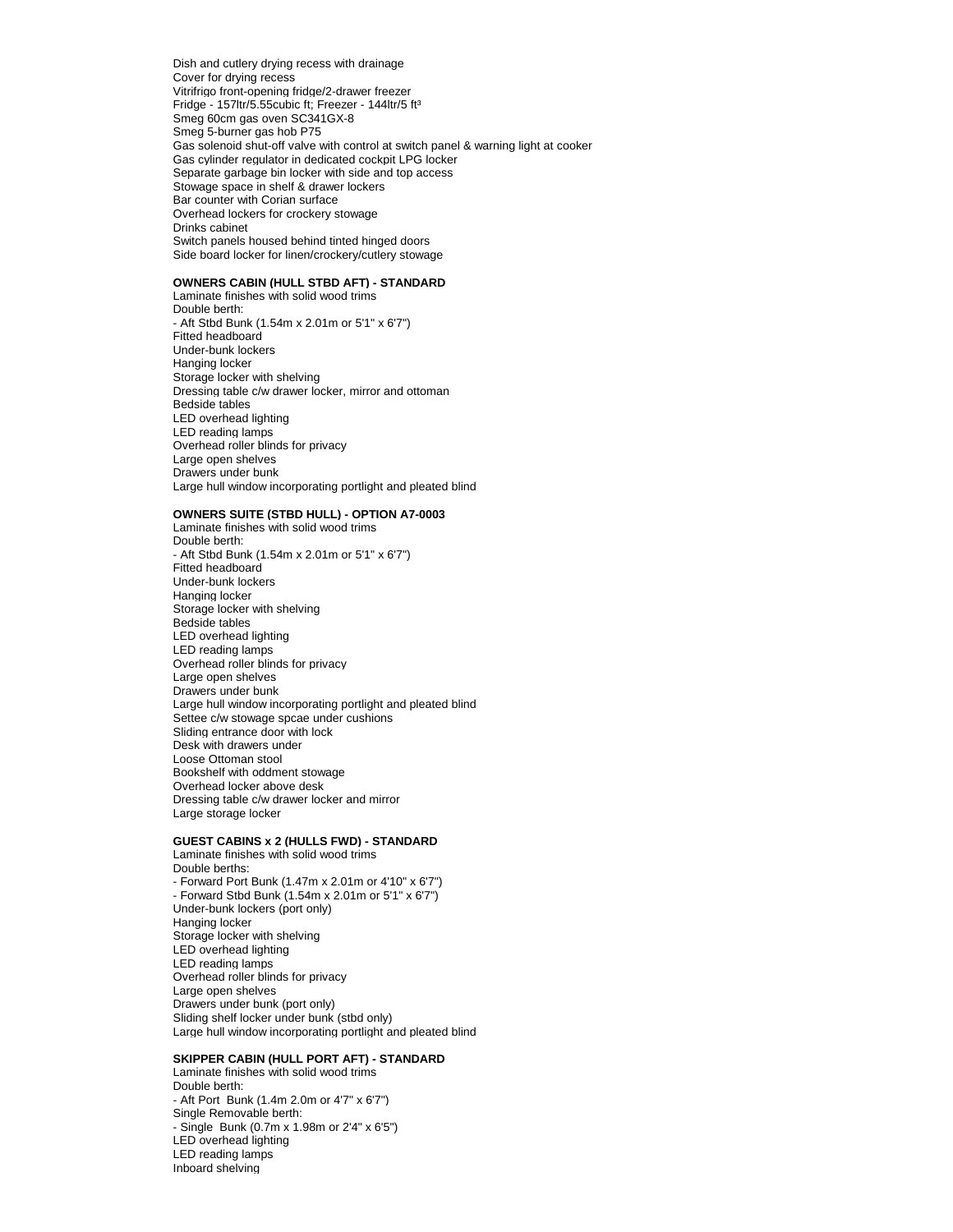Bedside table with locker Drawers under bunk Stowage under bunks Large hull window incorporating portlight and pleated blind

#### **HEADS COMPARTMENT - OWNERS SUITE - OPTION A7-0003**

Double washbasins with basin mixer and Corian top Vanity locker with mirrors Towel hook, rail and ring Separate shower compartment Shower sump with automatic drainage LED overhead lighting Overhead roller blinds for privacy Large bowl manual toilet Storage lockers under basin counter Hull window with portlights and pleated blinds

#### **HEADS COMPARTMENT - OWNERS CABIN**

Double washbasins with basin mixer and Corian top Vanity locker with mirrors Towel hook, rail and ring Separate shower compartment c/w lever mixer and adjustable shower rose Shower sump with automatic drainage LED overhead lighting Overhead roller blinds for privacy Large bowl manual toilet Storage lockers under basin counter Hull window with portlights and pleated blinds Dustbin under basin counter

### **HEADS COMPARTMENTS - STANDARD**

Washbasin with basin mixer and Corian top Vanity locker with mirror Towel hook, rail and ring Separate shower compartment c/w lever mixer and adjustable shower rose Shower sump with automatic drainage LED overhead lighting Overhead roller blinds for privacy Hull/deck window with waterproof curtain Large bowl manual toilet Dustbin under basin counter

#### **PLUMBING INSTALLATION**

Hot and cold pressurized fresh water system consisting of:

- 5 x Water tanks, 425USgal / 1610 ltr total capacity
- 2 x 4.3 GPM fresh water pressure pump with 2ltr accumulator tank
- 2 x Hot water cylinders 22USgal / 84ltr total capacity
- Transom shower (cold only)
- 6 x Automatic shower drain pumps with filters
- Holding tanks,
- 4 Tanks, 65USgal / 246ltr total capacity (5 & 6 cabin)
- 3 Tanks, 59USgal / 225ltr total capacity (4 cabin)
- 2 Tanks, 40USgal / 150ltr total capacity (3 cabin)
- 2 x Electric bilge pumps (keel sump) with float switches and alarm at switch panel
- 2 x Manual bilge pumps with strum boxes (keel sump)
- 2 x High water bilge float switches with alarm at switch panel
- 2 x Electric bilge pumps (engine room) with alarm at switch panel

# **RUDDER & STEERING SYSTEM**

2 x Balanced spade rudders 2 x Rudder stocks (s/s) 2 x Self aligning bearings Hydraulic steering system Destroyer-type steering wheel Emergency tiller (s/s)

#### **DECK FITTINGS**

Simulated teak decking on forward and aft cockpit and flybridge Guardwires with stanchions, bases, port & stbd gates Guardwires across stern 1700w vertical windlass 10mm gypsy c/w hand-held remote Chain locker Anchor bow roller fitting Anchor chain stopper 2 x Liferaft locker 3 x Cockpit lockers Sliding companionway door - 2 leaf LED lighting over forward and aft cockpit LED lighting over flybridge area Swimming ladder - folding c/w teak steps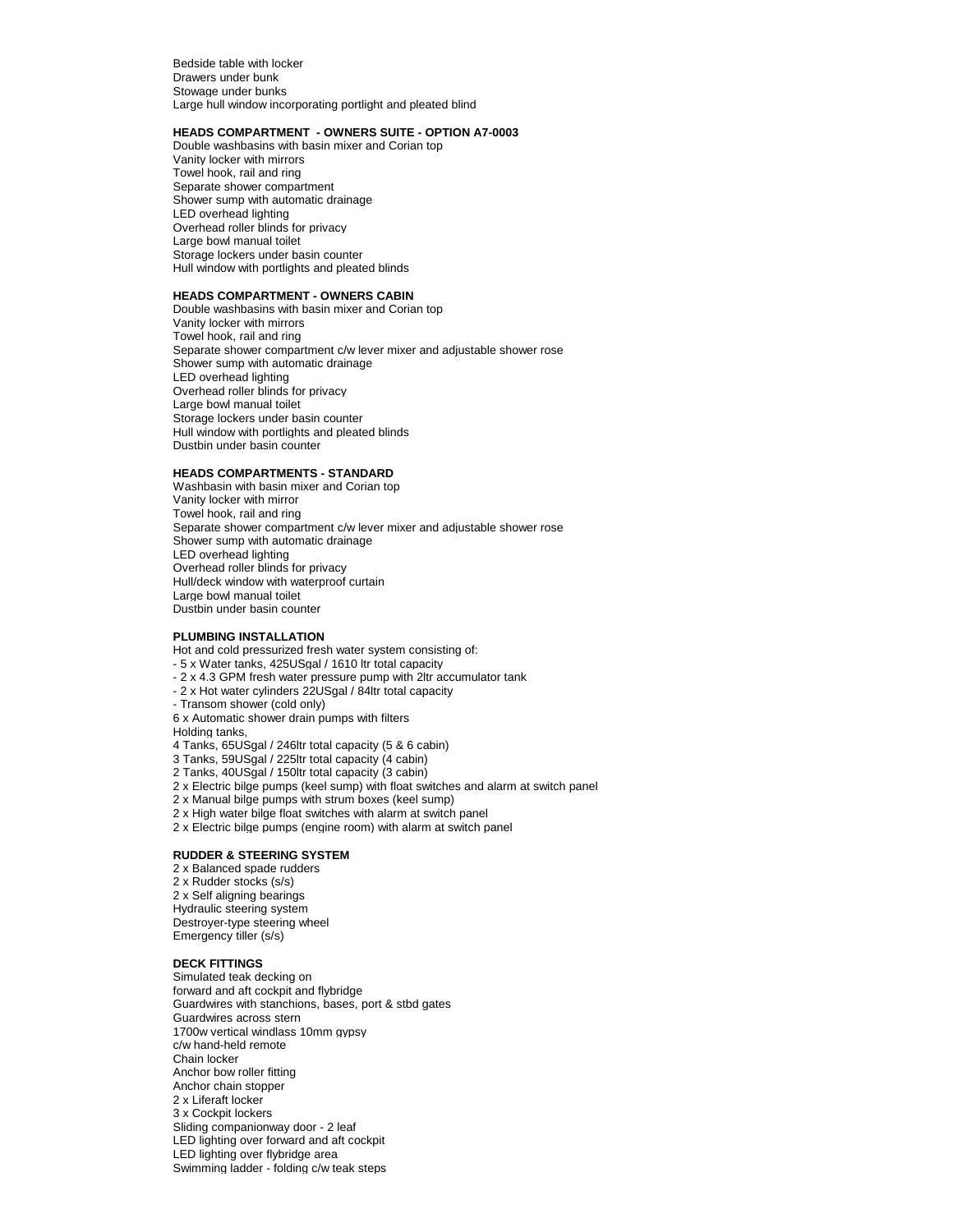Flybridge with U-shaped seating area c/w fore/aft-facing convertible backrests Flybridge recliner with stowage under Flybridge coffee/cocktail table Flybridge guardrails (s/s) Flybridge bimini hardtop with window Flybridge bimini arch support (s/s) Flybridge bimini forward supports (s/s) **Trampoline** Acrylic smoke-grey tinted windows Forward hardtop supports (s/s) Flybridge supports (s/s) Side window brows Hatches: 6 x Size 10 Flush Hatch over heads 6 x Size 44 Flush Hatch over cabins 2 x Size 70 Flush Hatch over forepeaks 2 x Custom Flush Hatch in saloon windscreen Portlights - 13 x Size 1 in hull side and coachroof 1x Anchor/windlass locker 2 x Foredeck lockers Forward lounging cockpit with hardtop nc/w 2 x watertight saloon access door and sliding hatch in hardtop for foredeck access fold away tables upholstered seating 2 x Pulpits with seat 2 x Pushpits 6 x Coachroof s/s handrails 9 x 330mm mooring cleats 1 x Halyard electric alloy winch 2 x Halyard / sheet alloy winch Self-tacking jib system

#### **DECK FITTINGS - CONTINUED**

Bridle mainsheet system 1 x jib car 1 x jib track 1 x Winch handle pocket at helm 2 x halyard clutch (main & gennaker) 2 x mainsheet clutch 1 x jibsheet clutch 2 x reefing/luff line clutch 1x furler line clutch 1 x Rack on mast for jib halyard 4 x Padeyes to allow for gennaker tackle blocks Deck line leads provided for gennaker sheet Drinks Holders Rope bags

#### **ENGINE & CONTROLS**

Double lever electronic throttle / gearshift control

- Sound deadening panels in engine room
- 2 x Engine room ventilation fans and ducting
- 2 x Yanmar 80hp diesel engines with sail drives
- 2 x Propellers 3-blade fixed
- 2 x Fuel deck fillers
- 2 x Fuel filters / digital water sensors
- 2 x Fuel tanks aluminium 238USgal / 900Ltr total capacity
- 2 x Exhaust skin fittings (s/s)
- 2 x Exhaust water locks
- 2 x Cooling water inlet strainers
- 2 x Exhaust cooling water temperature sensors with audible alarms at helm

#### **ELECTRICAL INSTALLATION**

LED Courtesy lights at stairways LED Bi-colour & stern navlights 12v DC switch panel 220v or 110v Shore Power Pack includes: 1 x 50ft 50amp shorepower lead, h/water cylinder AC outlets in cabins, galley, saloon & switchpanel 1 x 12/5000/200 Inverter/charger 12v outlet sockets at switch panel and at helmstation 1 x Double USB socket at switch panel 1 x Double USB socket alongside switch panel 1 x Double USB socket at helm station 1 x Double USB socket in each cabin 2 x Fuel tank gauges at helm position 2 x Amp meters at helm position

- 4 x House batteries 180Ah deep cycle lead acid type
- 2 x Engine starter batteries 100Ah lead acid type
- 1 x House battery isolator switch